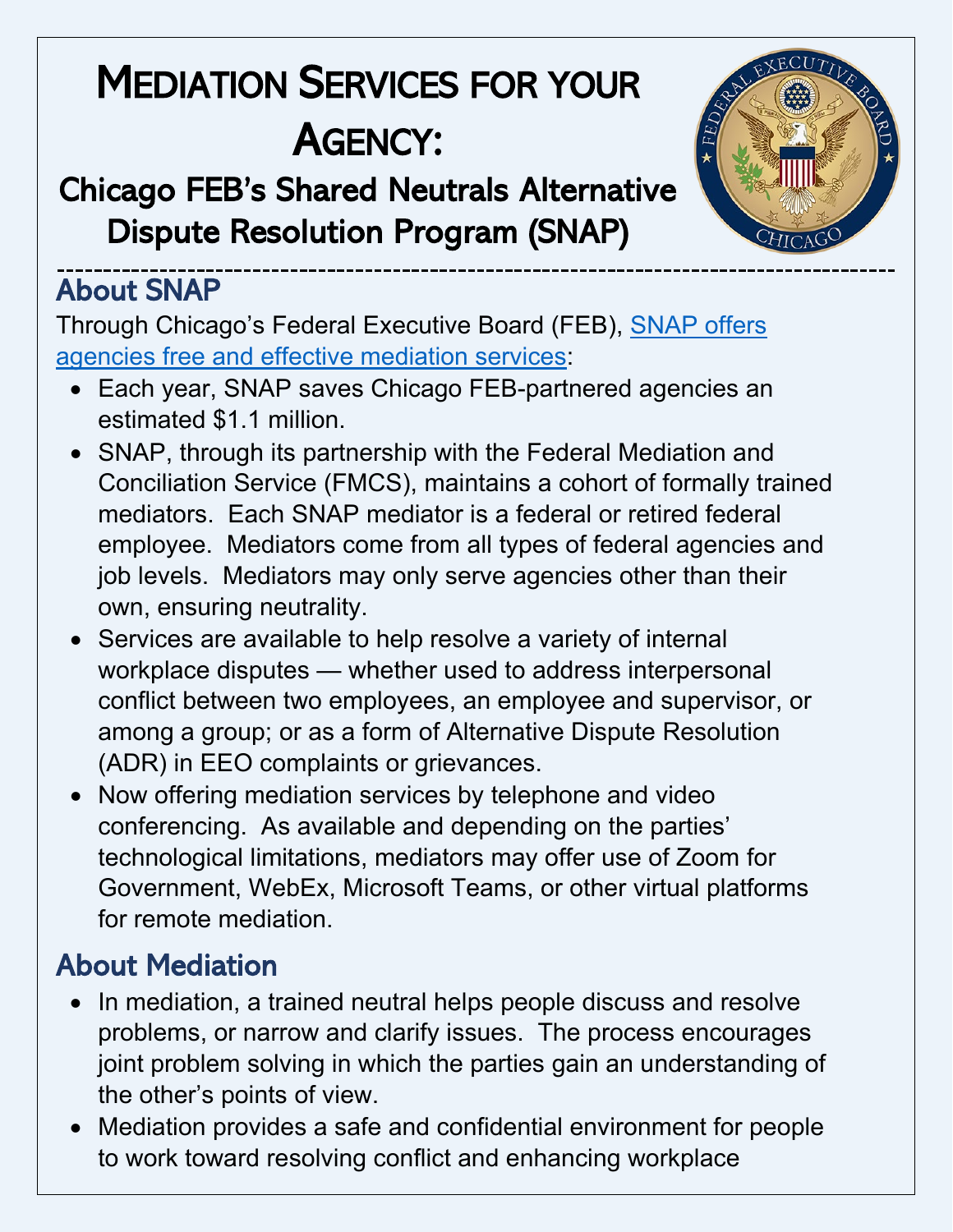relationships. Participation is voluntary and confidential. When mediation is used, both parties retain control over resolution of issues because each plays a role in any final decisions reached.

• Mediation saves parties money when used as a form of ADR. For example, the average cost of an EEOC complaint from investigation through the final agency decision—*without* a hearing—is over \$16,000. The final cost with an agency decision and a hearing can cost over \$26,000.

#### The Process

- Non-Participating Agencies Joining the Program:
	- $\circ$  To enter the Program, agencies must submit an e-mail to the SNAP Coordinator from the local agency head. The letter must contain the following:
		- **name and office phone number of the Agency Liaison** authorized to request a SNAP mediation
		- **any type of case which your agency wishes to exclude** from the program
		- **specific forms your agency wishes to use, e.g.,** Agreement to Mediate, Confidentiality
		- **Example 1** any other specific requirements of your agency
		- an explicit statement that no member of your agency will retaliate against any other member of your agency because of his/her decision to participate or withdraw from a SNAP mediation
- Participating Agencies Requesting a Mediation:
	- o Once all parties have agreed to utilize the SNAP and have signed the Agreement to Mediate, please use SNAP's [Mediation Request Form](https://chicagofeb.wufoo.com/forms/mediation-request-form/) to request mediation services.
- Once a complete Mediation Request is received, then the Agency's Liaison will work with the SNAP Coordinator to schedule the mediation. The SNAP Coordinator will obtain all necessary information and assign a mediator(s). The mediator(s) will then contact the Agency Liaison to arrange a time and means (Zoom, etc.) for the mediation. The Agency Liaison can provide any necessary agency background and logistical support at this time.